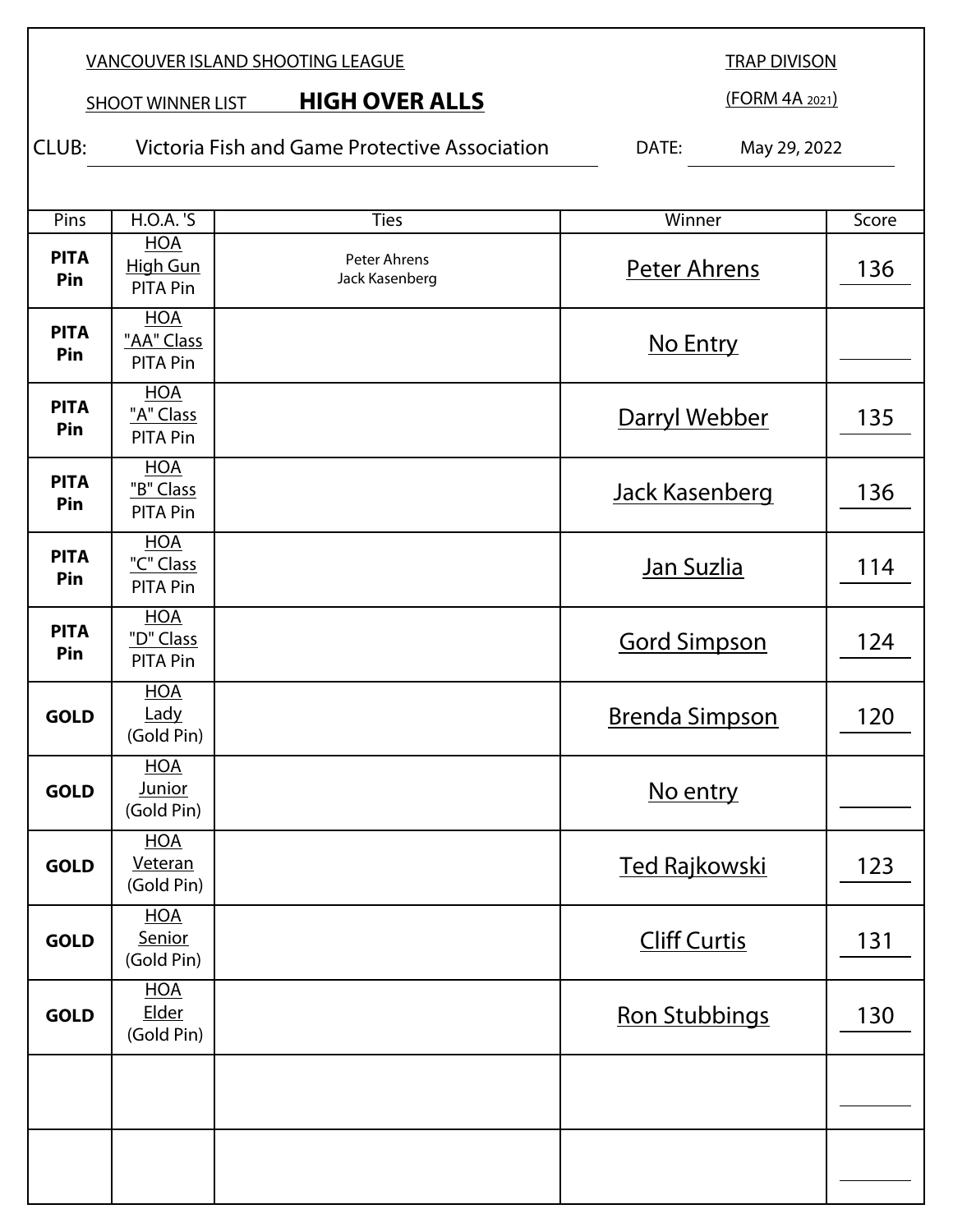# SHOOT WINNER LIST **16 YARD**

(FORM 4B 2021CC)

TRAP DIVISON

Total Entered: 18

| Pins          | 16 YARD                                | <b>Ties</b>                        | Winner                | Score |
|---------------|----------------------------------------|------------------------------------|-----------------------|-------|
| Gold          | "AA" - Class<br>16 Yard<br>(Gold Pin)  |                                    | No Entry              |       |
| <b>Silver</b> | "A" - Class<br>16 Yard<br>(Silver Pin) |                                    | Darryl Webber         | 49    |
| <b>Blue</b>   | "B" - Class<br>16 Yard<br>(Blue Pin)   |                                    | <b>Jack Kasenberg</b> | 48    |
| <b>Bronze</b> | "C" - Class<br>16 Yard<br>(Bronze Pin) |                                    | <u>Jan Suzlia</u>     | 40    |
| <b>Bronze</b> | "D" - Class<br>16 Yard<br>(Bronze Pin) |                                    | <b>Tracy Savage</b>   | 46    |
| <b>Green</b>  | Lady<br>16 Yard<br>(Green Pin)         |                                    | <b>Karen Pringle</b>  | 40    |
| <b>Green</b>  | Junior<br>16 Yard<br>(Green Pin)       |                                    | No Entry              |       |
| <b>Green</b>  | Veteran<br>16 Yard<br>(Green Pin)      | Ted Rajkowski<br><b>Bob Maltby</b> |                       | 43    |
| <b>Green</b>  | Senior<br>16 Yard<br>(Green Pin)       |                                    | <b>Cliff Curtis</b>   | 46    |
| Green         | Elder<br>16 Yard<br>(Green Pin)        |                                    | <b>Ron Stubbings</b>  | 44    |
| "B" UNC       | B.C.T.A<br>Unclassified<br>Pin         |                                    | No Entry              |       |
|               |                                        |                                    |                       |       |
|               |                                        |                                    |                       |       |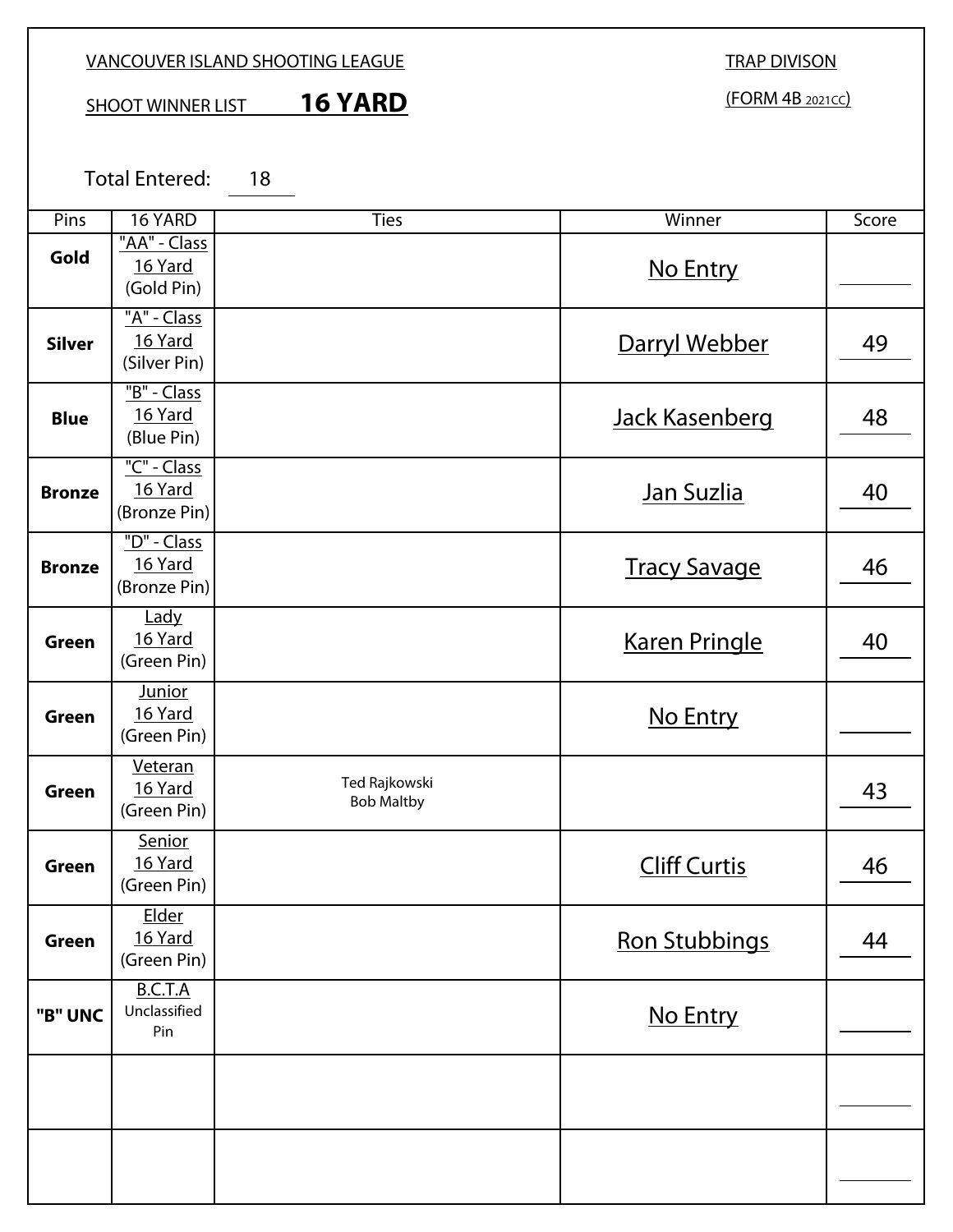# SHOOT WINNER LIST **HANDICAP**

### TRAP DIVISON

(FORM 4C 2021CC)

Total Entered: 18

| Pins         | 16 YARD                                       | <b>Ties</b>                                        | Winner                | Score |
|--------------|-----------------------------------------------|----------------------------------------------------|-----------------------|-------|
| <b>Red</b>   | <b>High Gun</b><br>Long yardage<br>(Red Pin)  |                                                    | <b>Jack Kasenberg</b> | 46    |
| <b>Red</b>   | <b>High Gun</b><br>Short yardage<br>(Red Pin) | Ted Rajkowski<br><b>Gord Simpson</b><br>Dean Perry | Dean Perry            | 42    |
| <b>Green</b> | <b>High Gun</b><br>Lady<br>(Green Pin)        |                                                    | <b>Brenda Simpson</b> | 40    |
| <b>Green</b> | High Gun<br>Junior<br>(Green Pin)             |                                                    | No Entry              |       |
| Green        | High Gun<br>Veteran<br>(Green Pin)            |                                                    | Ted Rajkowski         | 42    |
| <b>Green</b> | High Gun<br>Senior<br>(Green Pin)             |                                                    | <b>Gord Simpson</b>   | 42    |
| <b>Green</b> | High Gun<br>Elder<br>(Green Pin)              |                                                    | <b>Ron Stubbings</b>  | 41    |
|              |                                               |                                                    |                       |       |
|              |                                               |                                                    |                       |       |
|              |                                               |                                                    |                       |       |
|              |                                               |                                                    |                       |       |
|              |                                               |                                                    |                       |       |
|              |                                               |                                                    |                       |       |